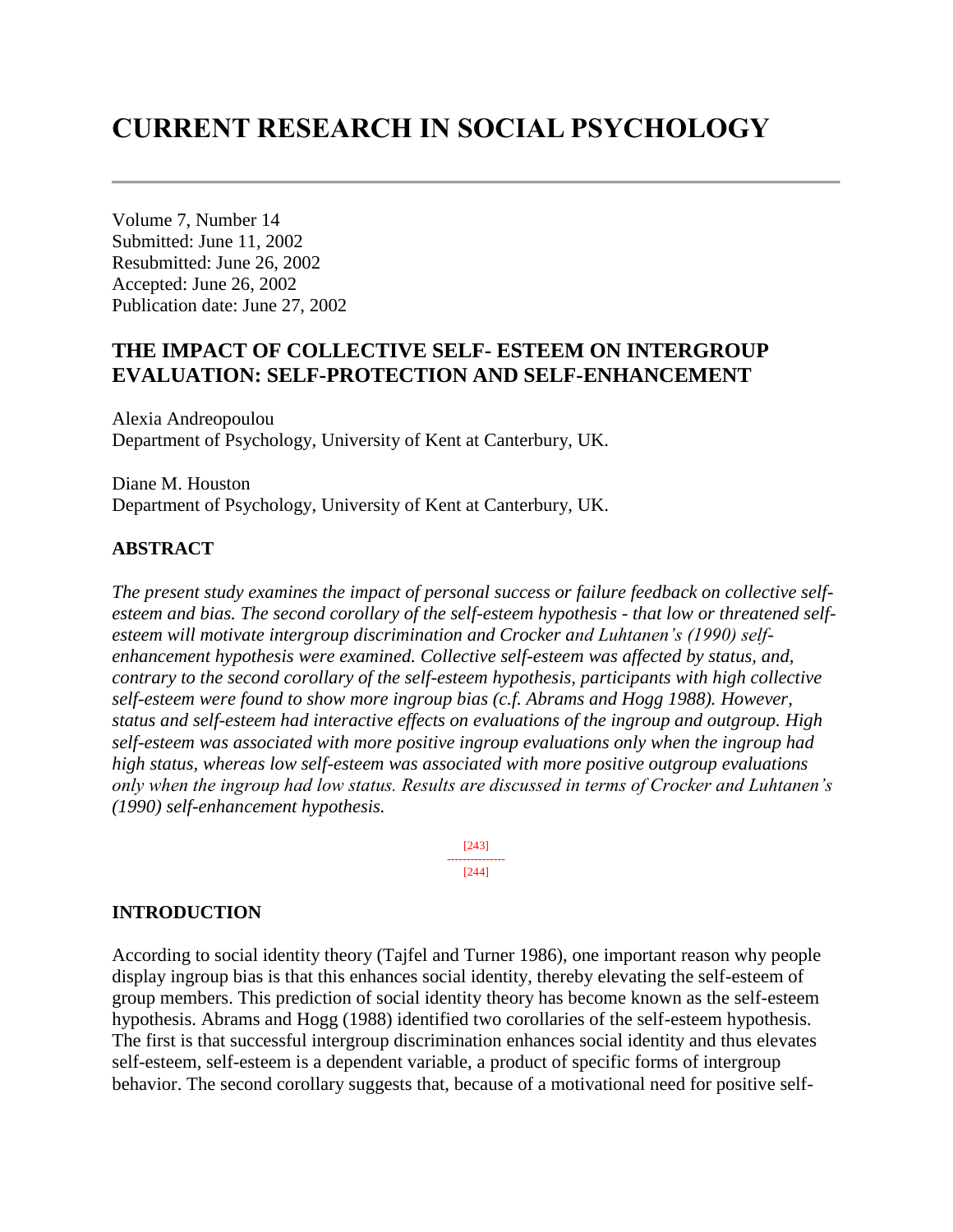esteem, low or threatened self-esteem will motivate intergroup discrimination, self-esteem is an independent variable, a motivating force for specific forms of intergroup behavior.

Tajfel (1981, p. 255) defined social identity as "the individuals' knowledge that they belong to certain social groups together with some emotional and value significance to them of their group membership." According to social identity theory (Tajfel and Turner 1979) the self-concept can be divided into aspects of personal and social identity. Personal identity is concerned with one's individual characteristics, whereas social identity concerns the characteristics of the groups to which one belongs. The characteristics of one' s groups may or may not also be characteristics of the individual. Deaux (1992) has argued that social identity is not necessarily claimed by all those who fall into a defined category and that the meaning associated with a particular identity category may be subjectively defined. However, it remains the case that some category memberships are more fluid than others are. Certain categories are fixed throughout the lifespan, it is virtually impossible to change age, disability, race or gender. Other categories are defined by one' s performance or status and are only changeable by a combination of luck and effort such as socio-economic status, performance in school, or on the sports field. Finally, some categories are chosen and could be changed at will such as the sports team one supports, or the political party one votes for.

Studies of the relationship between self-esteem and ingroup bias have considered widely varying types of group and identity, from those employing a minimal group paradigm (e.g. Lemyre and Smith 1985; Wagner, Lampen and Syllwasschy 1986), to those employing fixed categories such as gender and ethnicity (e.g. Hunter, Stringer and Coleman 1993; Ruttenberg, Zea and Singleman 1996). Similarly some studies have manipulated status of groups by feedback at an individual level (Hogg and Sunderland 1991); others have used group-level feedback (Crocker and Luhtanen 1990).

> [244] --------------- [245]

Crocker and her colleagues have investigated the impact of self-esteem on reactions to success and failure at both a personal and group level. Crocker, Thompson, McGraw and Ingerman (1987) found that people who are high in personal self-esteem who received success feedback, rated other successful individuals much more positively than those who had failed; those who received failure feedback rated successful individuals no more positively than those who had failed. By contrast, low self-esteem participants consistently rated success individuals higher than failure individuals regardless of their own personal score. Crocker et al., (1987) argued that the high self-esteem participants were enhancing the implications of their success and minimizing the implications of their failure. Crocker and Luhtanen, (1990) extended this work at a group level in a study in which they divided participants into two groups in a manner consistent with the minimal group paradigm.

Participants were then asked to complete a measure of collective self-esteem based on their minimal group membership and then to take part in a test of interpersonal and intellectual competency. They were given feedback on their group's performance on the test with their own score excluded from the calculations of the group average. Feedback was randomly allocated as either group success or failure. Following this, participants rated themselves, above average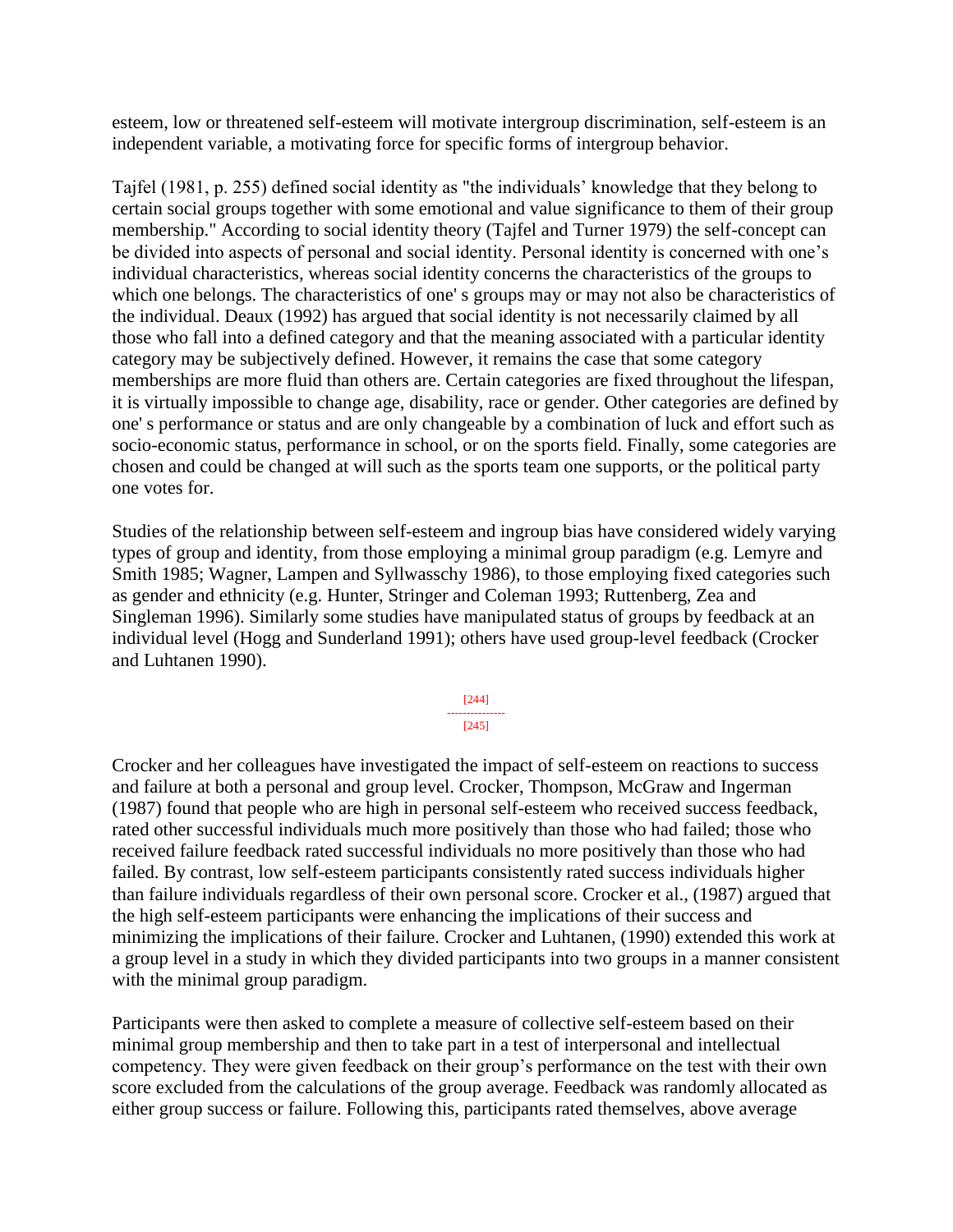scorers, below average scorers, and the minimal groups to which they had been allocated on a series of adjectives. Crocker and Luhtanen found that those with high collective self-esteem varied their ratings of above and below average scorers as a function of their own group performance. Those with high collective self-esteem whose group succeeded rated above average scorers higher than those whose group had failed; those whose group failed gave higher ratings of below average scorers than did those whose group succeeded. Participants low in collective self-esteem did not alter their ratings as a function of group performance. Whilst all participants showed ingroup bias in relation to their minimal group allocations, the ratings of the groups did not vary as a function of collective self-esteem. Crocker and Luhtanen (1990) concluded that people who are high self-esteem are more likely to engage in self-enhancing strategies than those who are low in self-esteem, and that the same process operates at an individual or group level.

Whilst Crocker and Luhtanen's (1990) findings do seem to support the notion of a selfenhancement process there is a lack of external validity in the manner in which group status was manipulated. Participants were allocated to minimal groups and then told of their group's status on a test (above or below average) but with their own score excluded from the scoring process. As participants knew that their own score had been excluded, the true status of their group (with their own score included) remained a mystery. Although groups do receive performance feedback at a group level, in contexts such as sports performance, it highly unusual to find a real life situation in which one receives feedback about one's group's performance from which one's own performance has been excluded. If a person competes as part of a team they are aware of their own performance, and the comparison between their own performance that of the overall team. The implications for collective self-esteem and ingroup bias of not knowing whether one is "representative" of one's group, or whether one's group status might change as a result of one's own performance, are unclear.

> [245] --------------- [246]

Moreover, outside the laboratory it is often the case that the criteria for group membership are based on individual performance or behavior. In particular, within the education system people frequently receive individual feedback which determines their eligibility for membership of educational groups. For example, in the UK individual academic performance can determine which school one is able to attend and which class within the school one will be allocated to (Kerckhoff 1986). At a more advanced level, individual performance will determine whether one continues into higher education and which University one is able to attend. Similar processes continue to operate throughout the lifespan in terms of job and promotion opportunities.

A further issue relates to the effects of collective self-esteem on evaluation. In Crocker and Luthanen's study the effects of self-esteem on evaluation are not strictly at the group level; ratings of the minimal groups did not vary as a function of collective self-esteem whereas ratings of above and below average scorers did. It could be argued that these ratings focused on individuals rather than people who represent a particular group. Further, the measurement of collective self-esteem was related to the minimal group level not the categories referring to above or below average scorers. Crocker and Luthanen (1990) discuss these issues in their conclusion and suggest that the role of self-esteem in ingroup bias may be more significant than that demonstrated by research using the minimal group paradigm.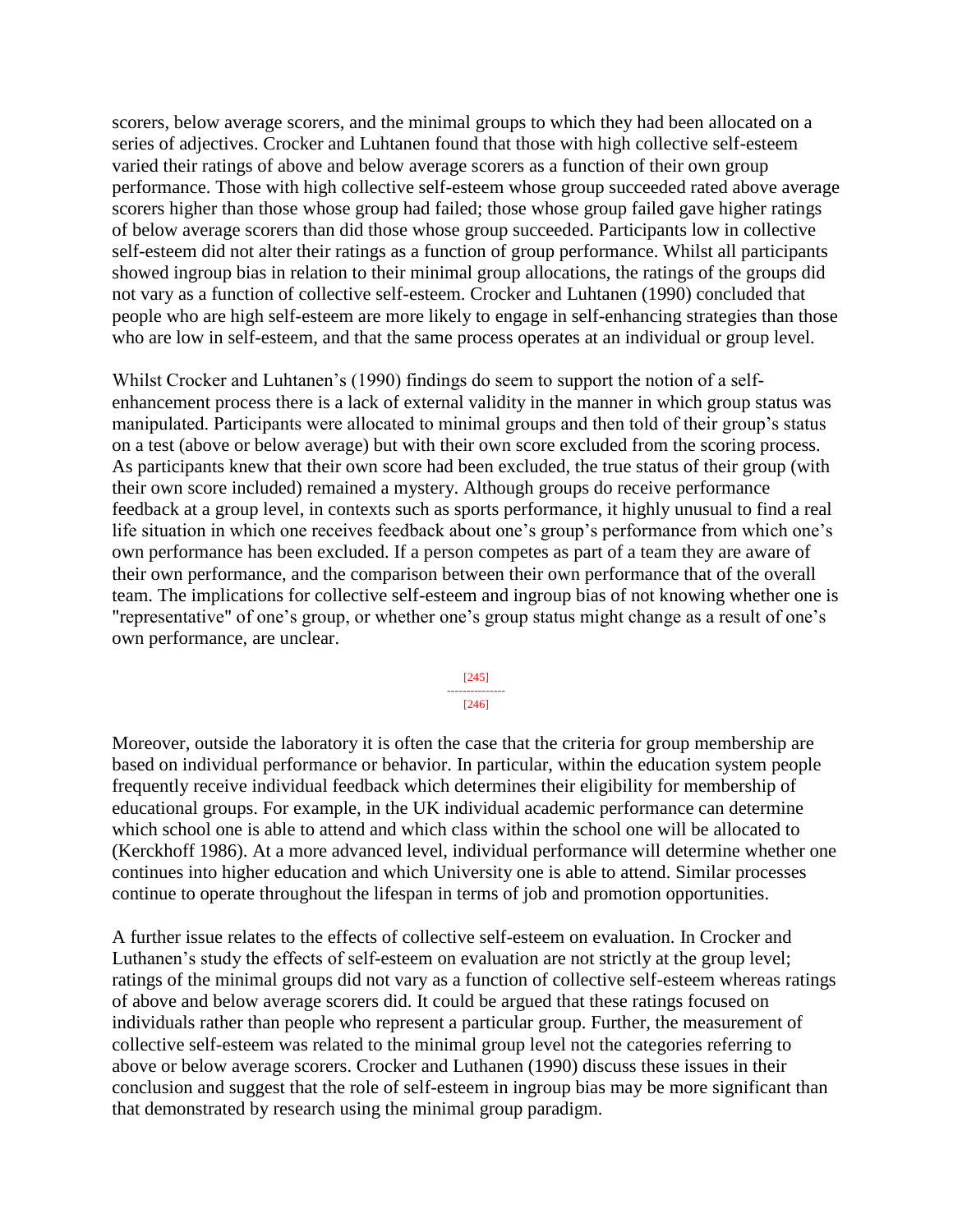The present study examines the impact of individual success or failure feedback on collective self-esteem and bias. In so doing we aim to compare the second corollary of the self-esteem hypothesis, that low or threatened self-esteem will motivate intergroup discrimination, with Crocker and Luhtanen' s (1990) self-enhancement hypothesis. In order to do this we designed a study similar in method to that by Crocker and Luhtanen, but one in which participants were clearly allocated to high and low status groups on the basis of their performance on a test. Participants were told that assignment was on the basis of their score on a test of reasoning style. In fact, group assignment was purely random and the tests remained unmarked. Therefore, the group identity was based on a characteristic with clear evaluative connotations - "superior" and "average" reasoning style. Once participants were assigned to groups they completed a collective self-esteem scale. Following recent developments in the measurement of collective self-esteem (Deaux 1992; Branscombe and Wann 1994; Long and Spears 1997) we focused on collective self-esteem derived from the specific social category implicated in the intergroup situation, rather than in a decontextualized manner. To do this, we adapted Luhtanen and Crocker's (1992) collective self-esteem scale to measure collective self-esteem specific to the group to participants are allocated. Finally participants were asked to rate the superior and average group on a series of adjectives. Following social identity theory, we predicted that status would be related to collective self-esteem, such that those in the high status group would have higher collective selfesteem than those in the low status group. We tested SIT's prediction that the low self-esteem should motivate more ingroup bias than high self-esteem. The contrasting predictions are drawn from Crocker and Luhtanen's (1990) findings - that those high in collective self-esteem would be more likely to enhance the ingroup by altering their evaluations of superior and average scorers as a function of status. Further, that those low in collective self-esteem would not show such selfenhancing bias.

> [246] --------------- [247]

#### **METHOD**

#### **Participants**

Forty-nine undergraduate students participated in the study, 29 were female, and 20 were male. All received partial course credit for their participation.

#### **Measures**

*The AH5 Group Test of General Intelligence (Heim 1968).* This is a well-established measure of verbal and spatial ability. This test was presented to the participants as a test of reasoning style. It was structured for use in a twenty-minute period. The items that were used were randomly chosen and they remained unmarked.

*State Collective Self-Esteem Scale based on Luhtanen and Crocker (1992).* This consists of four subscales that assess various aspects of collective self-esteem: private collective self-esteem (assesses one's personal judgements of how good one's social groups are), membership esteem (evaluations of oneself as a group member of the social group that one belongs), public collective self-esteem (assesses one's judgements of how others evaluate one's social groups) and importance to self-concept (assesses the importance of one's social group memberships to one's self-concept). The collective self-esteem scale, and each of its subscales has high internal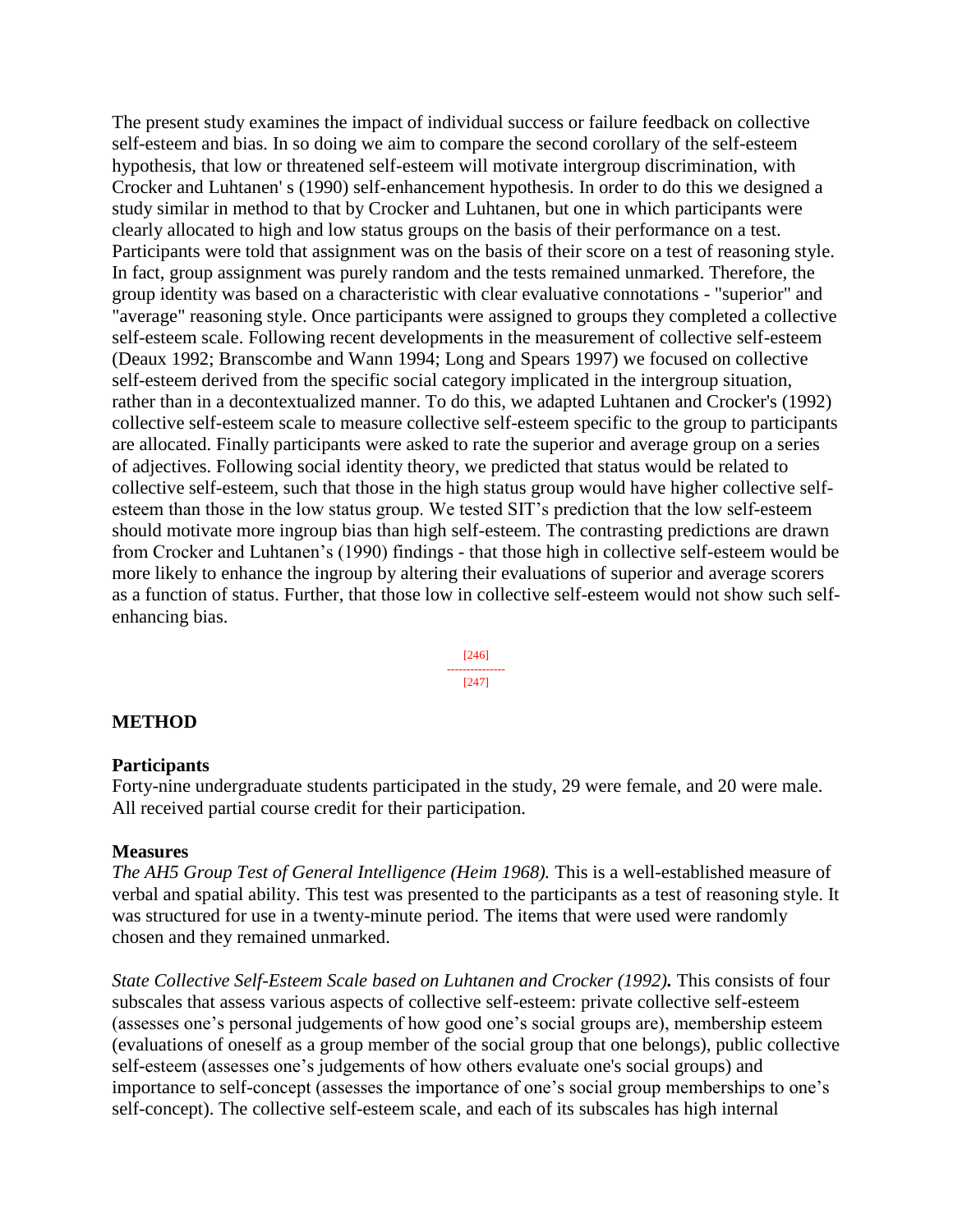consistency (alphas  $> .83$ ) and acceptable test-retest reliability ( $r = .68$  for the total scale) over a six week interval (Luhtanen and Crocker 1992). Luhtanen and Crocker's (1992) instructions require participants to consider their "gender, religion, nationality, ethnicity, and socioeconomic class" (p.305) simultaneously while responding to each item. This scale was modified to measure self-esteem derived from the specific identity implicated in the intergroup situation. Participants were required to consider their membership in the average or the superior reasoning style group in relation to each item (e.g. "I am glad to be a member of this group"). Answers were recorded on 7-point Likert scales (1-Agree Strongly, 7-Disagree Strongly). The negative items of the scale were reverse scored. Crocker and Luhtanen (1990) report results pertaining to the private subscale of the collective self-esteem scale. For the purpose of our study we used the total scale as a measure of collective self-esteem. The scale was constructed by computing the mean across the set of items in the scale. Findings from this study relating to the private subscale do not differ significantly from those employing the total scale. The CSE scale showed reliability consistent with that reported by Luhtanen and Crocker (1992) with a Cronbach's alpha of .86.

> [247] --------------- [248]

*Ingroup Evaluation.* Following Crocker and Luhtanen (1990) ingroup evaluations were measured using 16 adjectives, half of which were positive and half of which were negative. The adjectives were related to reasoning style because participants were told that they were categorized according to their reasoning style. The adjectives were, bright, uncreative, clever, ineffective, slow, gifted, effective, dull, creative, incompetent, unable, competent, able, intelligent, stupid, ungifted. Subjects rated the ingroup on each adjective, using a 7-point scale (1 = not at all, 7= extremely). The negative adjectives of the scale were reverse scored. The scale was constructed by computing the mean across the set of items in the scale. The adjectives were presented in the same random order to all subjects. The mean score of the ingroup evaluation scale was 80.60 and the alpha was .90.

*Outgroup Evaluation.* Following Crocker and Luhtanen (1990) outgroup evaluations were measured using the same 16 adjectives used for ingroup evaluations. Subjects rated the outgroup on each adjective, using a 7-point scale  $(1 = not at all, 7 = extremely)$ . The negative adjectives of the scale were reverse scored. The adjectives were presented in the same random order to all subjects. The scale was constructed by computing the mean across the set of items in the scale. The mean score of the outgroup evaluation scale was 80.17 and the alpha was .92.

*Ingroup Bias.* A measure of ingroup bias was calculated by subtracting outgroup evaluation scores from ingroup evaluation scores.

#### **Procedure**

Six to ten participants took part in each experimental session. They were told that the purpose of the experiment was to complete the validation of tests designed to measure different styles of reasoning. Participants were told that the tests were designed to categorize people according to their reasoning style. It was explained that University students could be divided into two groups of superior and average reasoning style, according to the types of strategy they employed in problem solving tasks. They were given the test of "reasoning style" and were told that they would be separated into two groups according to their performance on this test. Half of the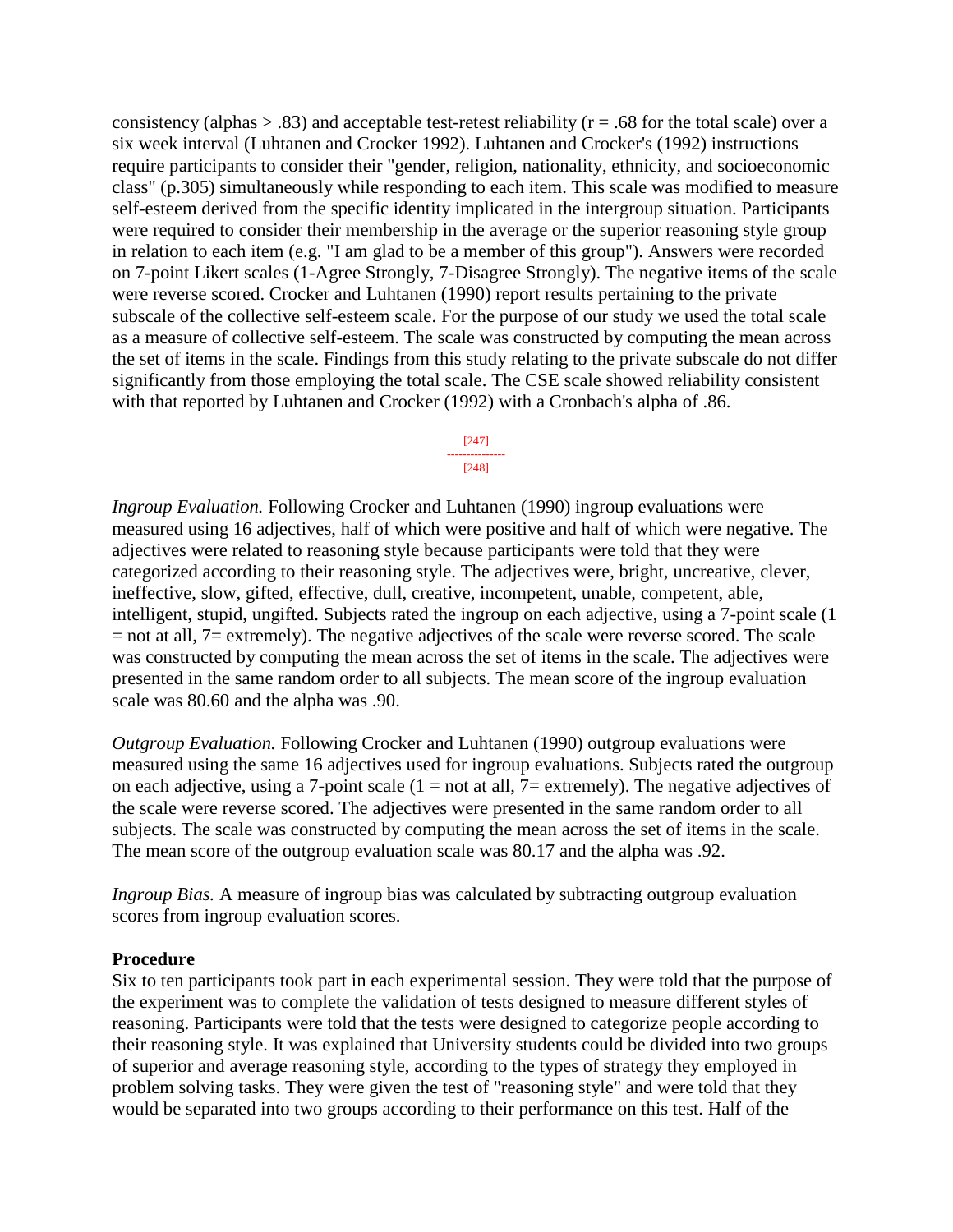participants were informed that they had superior reasoning styles and the other half were told that they had average reasoning style. In fact, group assignment was purely random. The two groups were separated and sat at different tables. Thus, participants believed that they shared category membership with the physical group they were with. Participants then completed the collective self-esteem scale. Finally they were asked to complete ingroup and outgroup evaluation scales. No interaction was permitted throughout the experiment. At the end all participants were debriefed as to the real aim of the experiment and were shown that their assignment to groups had been completely random and that the tests remained unmarked.

> [248] --------------- [249]

#### **RESULTS**

#### **Status Manipulation**

In line with our predictions, a t-test revealed that high status participants had higher CSE  $(M=64.96)$  than low status participants  $(M=59.29, t(47)=1.79, p < 0.04, 1-tailed)$ . To examine the possibility of interactions between status and self-esteem, in line with Crocker and Luhtanen (1990), we divided participants by median split into high versus low collective self-esteem categories. We find the same results when the analyses are conducted using multiple regression with CSE as a continuous variable. For ingroup ratings there was a significant effect of status (beta = .29, t = 2.01, p=.05), and a significant status x CSE interaction (beta = .63, t = 2.70, p=.01). For outgroup ratings there was also a significant effect of status (beta = -.29, t = 2.01, p=.05), and a significant status x CSE interaction (beta = .64,  $t = 2.70$ , p=.01). The analysis for ingroup bias revealed a highly significant main effect of status (beta = .60, t = 5.83, p <.001) and a marginally significant main effect of CSE (beta = .35,  $t = 1.87$ ,  $p = .069$ , two-tailed).

#### **Ingroup Bias**

An ingroup bias score was computed by subtracting outgroup evaluations from ingroup evaluations. There were significant main effects of both status ( $F(1,45) = 21.48$ ,  $p < .001$ ), and self-esteem (F(1,45) = 10.62, p = 0.02). High self-esteem participants showed more bias than low self-esteem participants (means  $= 6.85, -5.74$ , respectively). High status participants showed more ingroup bias  $(M=7.92)$  in comparison to low status participants  $(M=6.33)$ . The interaction between status x self-esteem was not significant.

#### **Ratings of Ingroup and Outgroup**

Because self-esteem may affect ingroup and outgroup ratings differently we analyzed each separately. The means for these analyses are provided in Table 1.

> [249] --------------- [250]

**Table 1**. Evaluations of the Ingroup and the Outgroup as a Function of Collective Self-Esteem and Ingroup Status

| <b>High CSE</b> | <b>Low CSE</b><br>$ -$<br>$\sim$ |
|-----------------|----------------------------------|
|-----------------|----------------------------------|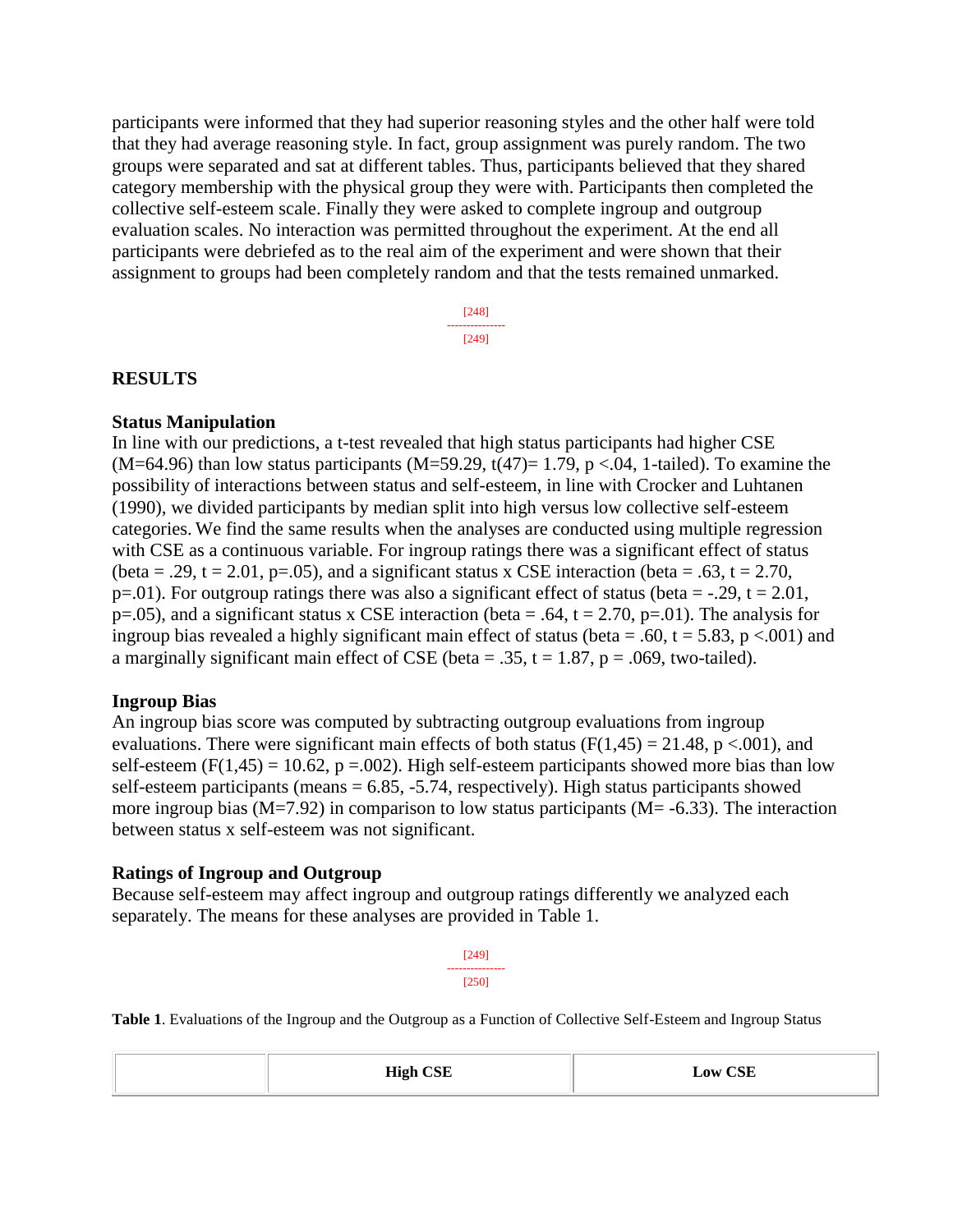|                        | <b>High Status</b> | <b>Low Status</b> | <b>High Status</b> | <b>Low Status</b> |
|------------------------|--------------------|-------------------|--------------------|-------------------|
| <b>Group Evaluated</b> |                    |                   |                    |                   |
| <b>Ingroup</b>         | 86.47              | 72.14             | 76.83              | 79.35             |
| Outgroup               | 76.58              | 73.57             | 75.17              | 87.71             |

Following Crocker and Luhtanen (1990) it can be predicted that participants high in CSE would alter their ratings of targets as a function of status in a manner that enhanced their ingroup, whereas low CSE participants would not. For ratings of the ingroup, the main effect of CSE was non-significant, but there was a significant main effect of status  $(F(1,45) = 4.20, p=.046)$  and a significant CSE x Status interaction  $(F(1,45) = 7.01, p=.011)$ . The simple effect of CSE was significant within the high status condition  $(F(1,45) = 4.41, p=.041)$ , but not within the low status condition (F(1,45) = 2.68, p = .11). The simple effect of status was significant amongst high CSE participants (F(1,45) = 10.92, p = .002, but not amongst low CSE participants (F(1,45) = 0.29).

For ratings of the outgroup, the main effect of status was non-significant ( $F(1,45) = 1.63$ , but there was a significant main effect of CSE ( $F(1,45) = 4.11$ ,  $p = .049$ ) and a significant status x CSE interaction (F(1,45) = 5.54, p = 0.023). The simple effect of CSE was significant within the low status condition (F(1,45) = 9.56, p = 0.03), but not within in the high status condition  $(F(1,45) = .09)$ . The simple effect of status was significant amongst low CSE participants  $(F(1,45) = 6.73, p = .013)$ , but not amongst high CSE participants  $(F(1,45) = 0.45)$ .

#### [250] --------------- [251]

#### Relationships Among the Variables

As shown in Table 2, comparisons of the correlations between different status conditions revealed that the correlation between CSE and ingroup evaluations differed significantly depending on ingroup status ( $Z = 2.68$ ,  $p = .002$ ), as did the correlation between CSE and outgroup evaluations  $(Z = 2.50, p = .001)$ .

It is informative to compare of the relationships between CSE and ingroup and outgroup ratings within each status condition. This comparison is made after statistically adjusting for the correlation between ingroup and outgroup ratings. When participants were in a high status group CSE was positively correlated with ratings of both groups, but the relationship was significant only for ratings of the ingroup. Moreover, this correlation was significantly larger than the correlation between CSE and outgroup ratings (t(22) = 2.47, p<.05). When participants were in a low status group CSE was negatively correlated with ratings of both groups, but this was only significant for outgroup evaluations. The difference in correlations between CSE and ingroup vs. outgroup evaluations was not significant.

**Table 2**. Correlations Among Variables as a Function of Ingroup Status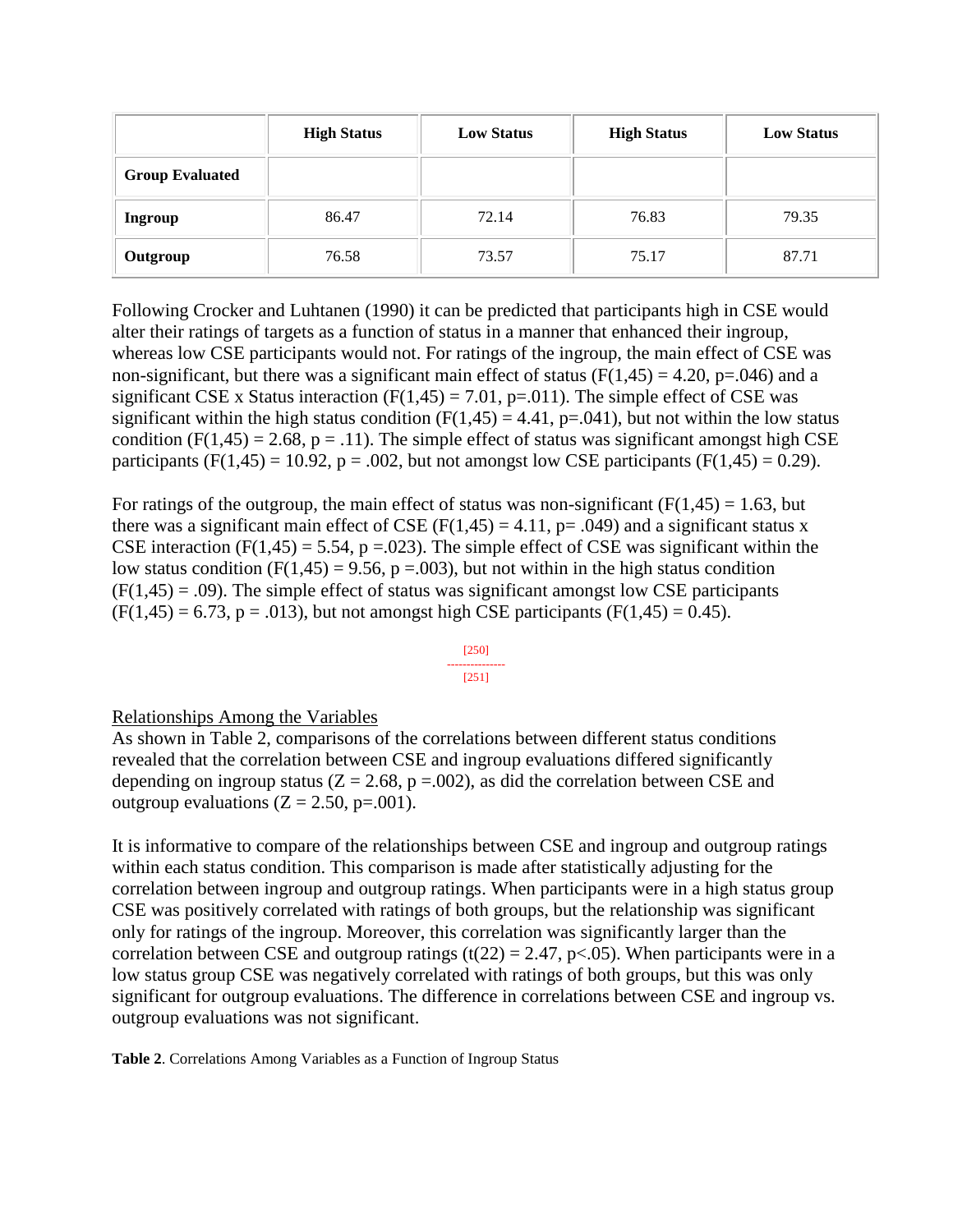|                                   | <b>Collective Self-</b><br><b>Esteem</b> | <b>Ingroup Evaluation</b> | Outgroup<br><b>Evaluation</b> | <b>Ingroup Bias</b> |
|-----------------------------------|------------------------------------------|---------------------------|-------------------------------|---------------------|
| <b>Collective Self-</b><br>Esteem |                                          | $.45**$                   | $.11*$                        | $.42*$              |
| <b>Ingroup Evaluation</b>         | $-.32**$                                 |                           | $.72***$                      | .30                 |
| Outgroup<br><b>Evaluation</b>     | $-.57**$                                 | $.75***$                  |                               | $.45*$              |
| <b>Ingroup Bias</b>               | .39                                      | .28                       | $-.42*$                       |                     |

Note: \*p<.05, \*\*p<.01. Correlations above the diagonal are for the high ingroup status condition, those below the diagonal for low ingroup status condition. For ingroup ratings and outgroup ratings correlations with unique superscripts differ significantly ( $p < .05$ ).

> [251] --------------- [252]

#### **DISCUSSION**

Consistent with both social comparison theory (Festinger 1954) and social identity theory (Tajfel and Turner 1986), collective self-esteem was affected by status. High status participants had higher collective self-esteem scores than low status participants. This effect, and the relationships between collective self-esteem and group evaluations confirm that our status manipulation was meaningful and relevant to the participants.

Both status and collective self-esteem had independent effects on ingroup bias. High status participants showed more ingroup bias in comparison to low status participants. This is consistent with the findings of Finchilescu (1986) and Sachdev and Bourhis (1987). Contrary to the second corollary of the self-esteem hypothesis, but consistent with more recent research (e.g. Rubin and Hewstone 1998; Aberson, Healy and Romero; Abrams and Hogg 2001), participants with high collective self-esteem were found to show more ingroup bias.

The analyses that considered ingroup and outgroup ratings separately provide an informative picture. Those with high collective self-esteem responded to the status manipulation by evaluating the ingroup in line with actual status. By contrast their evaluations of the outgroup did not differ according to status. Those with low collective self-esteem responded by evaluating the outgroup in line with actual status. By contrast their evaluation of the ingroup did not differ according to status. Thus, we find that those who experience high collective self-esteem in the high status group proclaim their group's superiority, whereas those with low collective selfesteem do not acknowledge the superiority of their ingroup. Those who experience high collective self-esteem in the low status group do not recognize the relative superiority of the outgroup, whereas those with low collective self-esteem do.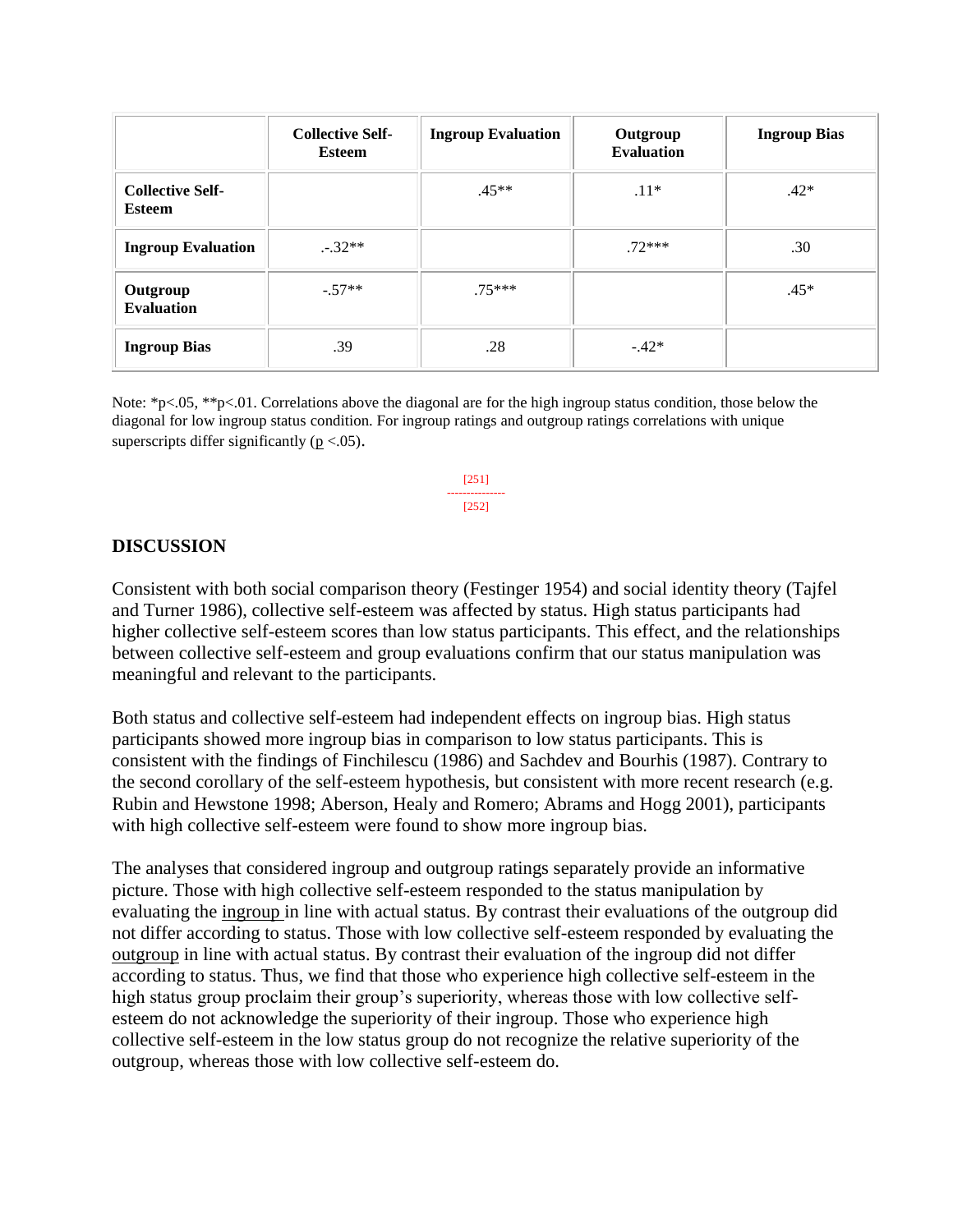These findings are in partially consistent with those of Crocker and Luhtanen (1990) who found that high collective self-esteem participants, whose group succeeded, rated above average scorers higher than did those whose group failed. Those with high collective self-esteem whose group failed showed higher ratings of below average scorers than did those whose group succeeded. In contrast to our findings, Crocker and Luhtanen (1990) found that participants who were low in collective self-esteem did not significantly alter their ratings as a function of their own group's performance. They suggest that their findings are consistent with the idea that those high in selfesteem engage in self-enhancing social comparisons following threat. Our findings would support this explanation and also lend further support to the concept of self-protection (Baumeister, Tice and Hutton 1989). Our findings seem to indicate that the self-protection theory used in examining personal self-esteem may be extended to collective self-esteem in contexts where the group has meaningful connotations. Brown,

#### [252] ---------------

## [253]

Collins and Schmidt (1988) divided participants into four groups on the basis of a dot estimation task – two groups over over-estimators and two of under-estimators. They then divided these groups into two rooms with one group of over-estimators and one group of under-estimators in each. They then asked participants to perform a brainstorming task and evaluate the solutions of all groups. High self-esteem participants showed favoritism when evaluating a task outcome that they had been involved with personally, by over evaluating their own group's performance rather than devaluing the outgroup's performance. Those with low self-esteem did not show favoritism in relation to their own group's performance, but over evaluated the other ingroup relative to the outgroup's performance. Brown et al., argued that people high self-esteem will self-enhance directly whereas those with low self-esteem will self-enhance indirectly. This is consistent with Baumeister, Tice and Hutton (1989) who concluded that high self-esteem individuals are motivated to enhance their public images whereas low self-esteem individuals are primarily concerned with protecting their images. Those low in self-esteem try to appear competent and avoid failure whereas high self-esteem individuals try to appear outstanding.

The findings from the present study are derived from a context of a meaningful group allocation, in which the evaluative dimension has important connotations for its participants, student's academic ability. The findings suggest that those with higher collective self-esteem may concentrate their evaluative activity on the ingroup whereas those with lower collective selfesteem may prefer to leave the ingroup unaffected by status, and instead concentrate their evaluative activity on the outgroup. This seems consistent with the idea that those with high selfesteem engage in self-enhancement, whereas those with lower self-esteem engage in selfprotection.

### **REFERENCES**

Aberson, C. L, Healy, M., and Romero, V. (2000) "In-group bias and self-esteem. A metaanalysis." *Personality and Social Psychology Review,* 4:157-173.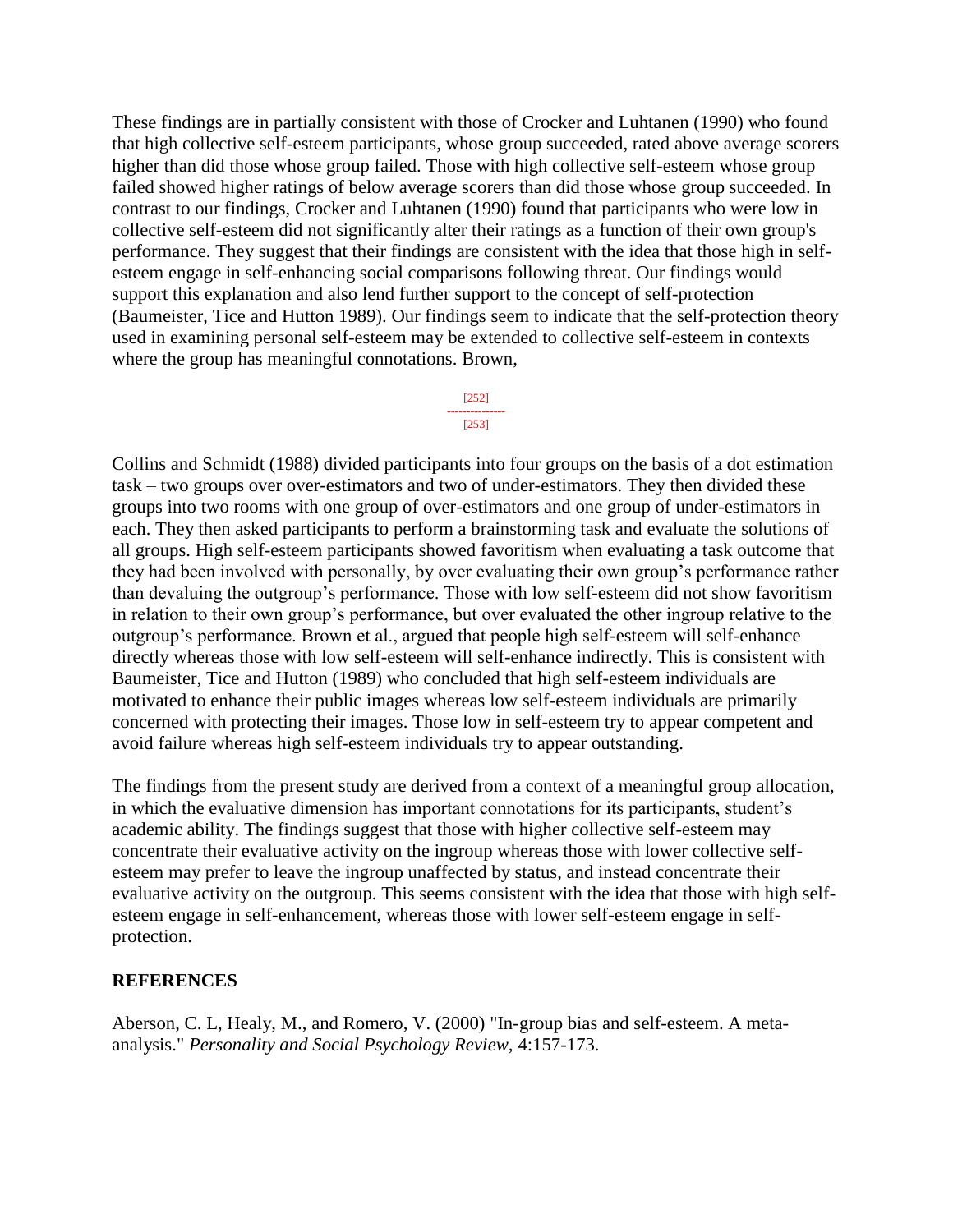Abrams, D. and Hogg, M. (1988). "Comments on the motivational status of self-esteem in social identity and intergroup discrimination." *European Journal of Social Psychology,* 18:317-34.

Abrams, D. and Hogg, M. (2001). "Collective identity: Group membership and self-conception." In M.A. Hogg and R.S. Tindale (Eds.) Blackwell Handbook of Social Psychology: *Group processes.* pp. 425-460. Oxford: Blackwell.

> [253] --------------- [254]

Alloy, L. B. and Abramson, L. Y. (1979)." Judgement of contingency in depressed and nondepressed students: Sadder but wiser?" *Journal of Experimental Psychology: General*, 108:441- 485.

Baumeister, R. F. and Tice, D. M. and Hutton, D. G. (1989). "Self- presentational motivations and personality differences in self-esteem." *Journal of Personality,* 57:547-79.

Branscombe, N. R. and Wann, D. L. (1994). "Collective self-esteem consequences of outgroup derogation when a valued social identity is on trial." *European Journal of Social Psychology*, 24:641-58.

Brown, J. D., Collins, R. L. and Schmidt, G. W. (1988). "Self-esteem and direct versus indirect forms of self-enhancement." *Journal of Personality and Social Psychology*, 55:455-53.

Crocker, J., Thompson, L., McGraw, K. M. and Ingerman, C. (1987)." Downward comparison, prejudice, and evaluation of others: Effects of self-esteem and threat." *Journal of Personality and Social Psychology,* 52:907-916.

Crocker, J. and Luhtanen, R. (1990), "Collective self-esteem and ingroup bias." *Journal of Personality and Social Psychology*, 58*:*60-7.

Crocker, J., Blaine, B. and Luhtanen, R. (1993)." Prejudice intergroup behavior and self-esteem: Enhancement and protection motive." In M. Hogg and D. Abrams (Eds*.),* Group Motivation: *Social psychology perspectives* (pp. 52-67). New York: Harvester-Wheatsheaf.

Deaux, K. (1992). "Personalizing identity and socializing self." In G. Breakwell (Ed.), *Social psychology of identity and the self-concept*. London: Academic Press.

Festinger, L. (1954). "A theory of social comparison processes." *Human Relations*, 7:271-82.

Finchilescu, G. (1986). "Effect of incompatibility between internal and external group membership criteria on intergroup behavior." *European Journal of Social Psychology*, 16:83-7.

> [254] --------------- [255]

Heim, A. W. (1968). *The AH5 Group Test of General Intelligence*. NFER-Nelson.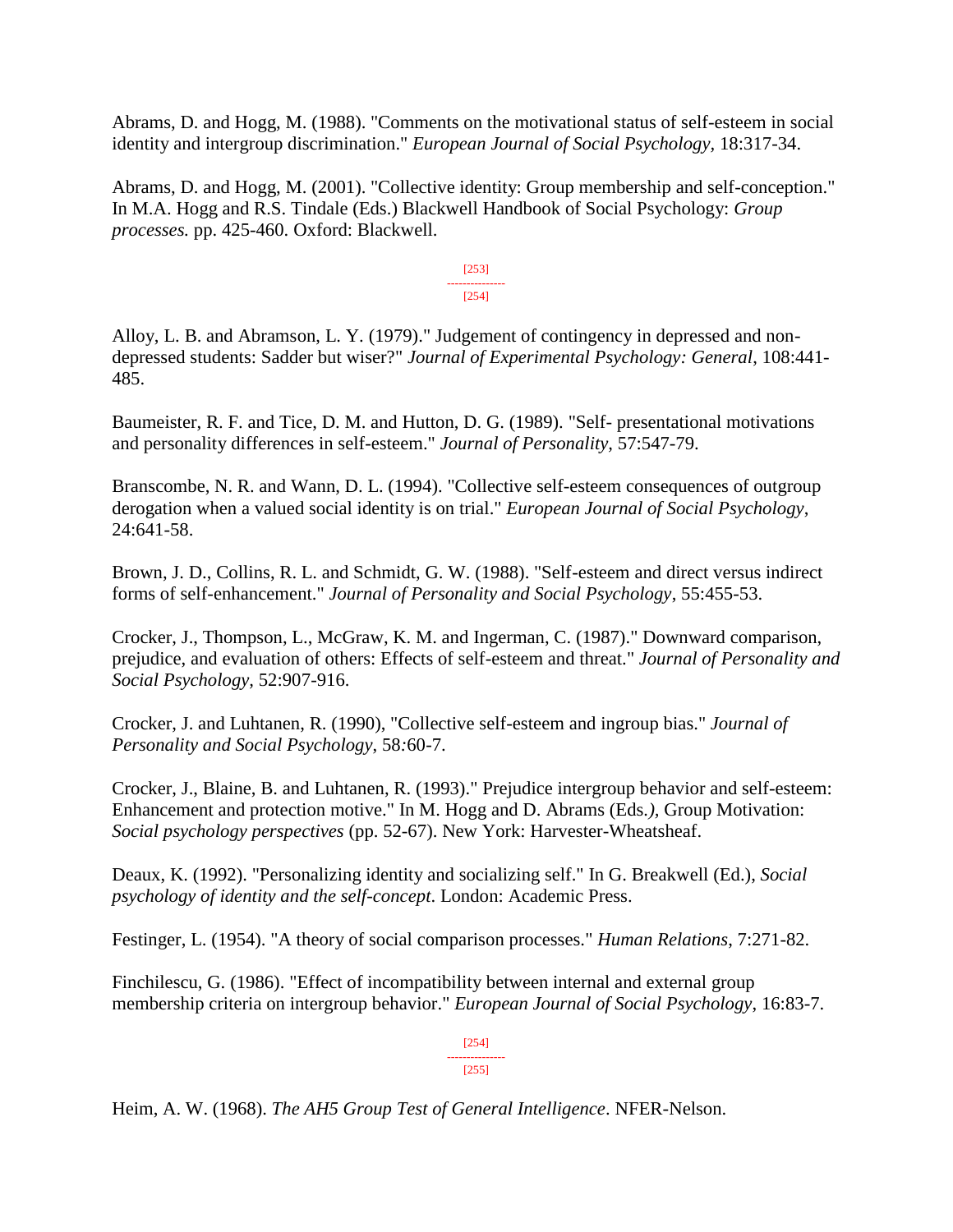Hogg, M. A. and Sunderland, J. (1991). "Self-esteem and intergroup discrimination in the minimal group paradigm." *British Journal of Social Psychology*, 30:51-62.

Hunter, J. A., Stringer, M., and Coleman, J. T.(1993). "Social explanations and self-esteem in Northern Ireland." *Journal of Social Psychology*, 26:643-650.

Kerchoff, A. C. (1986). "Effects of Ability Groups in British Secondary schools." *American Sociological Review,* 51: 842-858.

Lemyre, L. and Smith, P. M. (1985). "Intergroup discrimination and self-esteem in the minimal group paradigm." *Journal of Personality and Social Psychology*, 49:660-70.

Long, K. M., Spears, R. and Manstead, A. S. R. (1994). "The influence of personal and collective self-esteem on strategies of social differentiation." *British Journal of Social Psychology*, 33:313- 29.

Long, K. M., and Spears, R. (1998). "Opposing effects of personal and collective self-esteem on interpersonal and intergroup evaluations." *European Journal of Social Psychology,* 28:913-930.

Luhtanen, R. and Crocker, J. (1992). "A collective self-esteem scale: Self-evaluation of one's social identity." *Personality and Social Psychology Bulletin*, 18:302-18.

Rubin, M., and Hewstone, M. (1998). "Social identity theory's self-esteem hypothesis: A review and some suggestions for clarification." *Personality and Social Psychology Review*, 2*:*40-62.

Ruttenberg, J., Zea, M. C.,and Seligman, C.K.(1996). "Collective identity and intergroup prejudice among Jewish and Arab students in the United States." *Journal of Social Psychology*, 136(2):209-220

Sachdev, I. and Bourhis, R. Y. (1987). "Status differential and intergroup behavior." *European Journal of Social Psychology,* 17:277-93.

> [255] --------------- [256]

Tajfel, H. (1981). *Human groups and social categories: Studies in Social Psychology*. Cambridge, England: Cambridge University Press.

Tajfel, H. and Turner, J. (1979). "An integrative theory of intergroup conflict." In W. G. Austin and S. Worchel (eds.), *The Social Psychology of Intergroup Relations* (pp. 33-48). Monterey, CA: Brooks/Cole.

Tajfel, H. and Turner, J. C. (1986). "The social identity theory of intergroup behavior." In S. Worchel and W. G. Austin (Eds.), *The psychology of Intergroup Relations* (pp. 7-24). Chicago: Nelson-Hall.